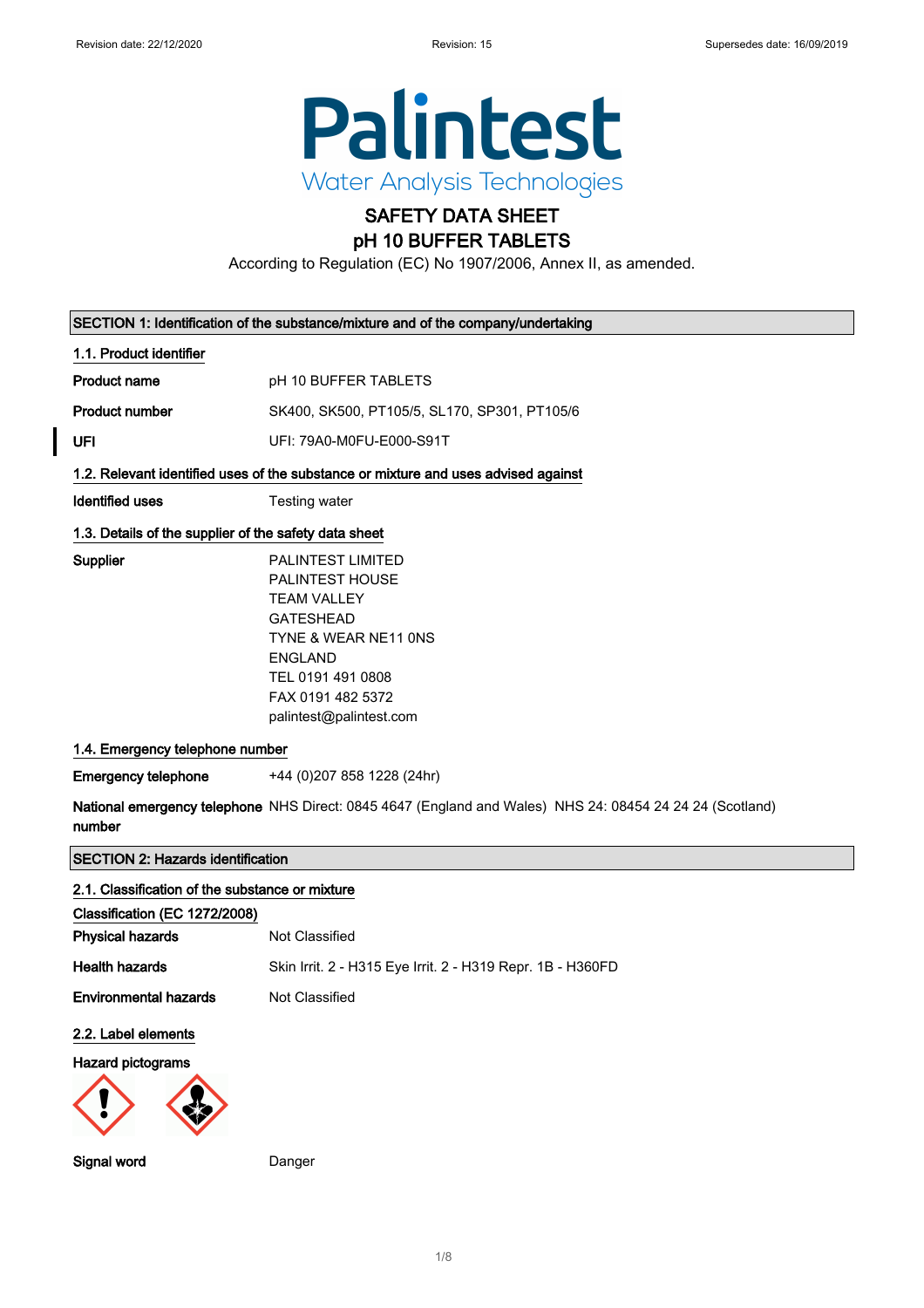| <b>Hazard statements</b>                  | H315 Causes skin irritation.<br>H319 Causes serious eye irritation.<br>H360FD May damage fertility if swallowed. May damage the unborn child if swallowed.                                                                                                                                                                                                                                                                            |
|-------------------------------------------|---------------------------------------------------------------------------------------------------------------------------------------------------------------------------------------------------------------------------------------------------------------------------------------------------------------------------------------------------------------------------------------------------------------------------------------|
| <b>Precautionary statements</b>           | P202 Do not handle until all safety precautions have been read and understood.<br>P264 Wash contaminated skin thoroughly after handling.<br>P280 Wear protective gloves/ protective clothing/ eye protection/ face protection.<br>P302+P352 IF ON SKIN: Wash with plenty of water.<br>P332+P313 If skin irritation occurs: Get medical advice/attention.<br>P501 Dispose of contents/ container in accordance with local regulations. |
| Contains                                  | DISODIUM TETRABORATE DECAHYDRATE, LITHIUM HYDROXIDE                                                                                                                                                                                                                                                                                                                                                                                   |
| Supplementary precautionary<br>statements | P201 Obtain special instructions before use.<br>P308+P313 IF exposed or concerned: Get medical advice/ attention.<br>P321 Specific treatment (see medical advice on this label).<br>P362+P364 Take off contaminated clothing and wash it before reuse.<br>P405 Store locked up.                                                                                                                                                       |

### 2.3. Other hazards

This substance is not classified as PBT or vPvB according to current EU criteria.

|                                                                                                                                                                                                                                                                                | <b>SECTION 3: Composition/information on ingredients</b> |                                                      |  |
|--------------------------------------------------------------------------------------------------------------------------------------------------------------------------------------------------------------------------------------------------------------------------------|----------------------------------------------------------|------------------------------------------------------|--|
| 3.2. Mixtures                                                                                                                                                                                                                                                                  |                                                          |                                                      |  |
| <b>DISODIUM TETRABORATE DECAHYDRATE</b>                                                                                                                                                                                                                                        |                                                          | 50-60%                                               |  |
| CAS number: 1303-96-4                                                                                                                                                                                                                                                          | EC number: 215-540-4                                     | REACH registration number: 01-<br>2119490790-32-XXXX |  |
| Substance of very high concern (SVHC). This product is/contains a substance that is included in REGULATION (EC) No<br>1907/2006 (REACH) ANNEX XVII - RESTRICTIONS ON THE MANUFACTURE, PLACING ON THE MARKET AND USE<br>OF CERTAIN DANGEROUS SUBSTANCES, MIXTURES AND ARTICLES. |                                                          |                                                      |  |
| Classification<br>Repr. 1B - H360FD                                                                                                                                                                                                                                            |                                                          |                                                      |  |
| <b>MICROCRYSTALLINE CELLULOSE</b>                                                                                                                                                                                                                                              |                                                          | 10-20%                                               |  |
| CAS number: 9004-34-6                                                                                                                                                                                                                                                          | EC number: 232-674-9                                     | REACH registration number: N/A                       |  |
| Classification<br>Not Classified                                                                                                                                                                                                                                               |                                                          |                                                      |  |
| <b>LITHIUM HYDROXIDE</b>                                                                                                                                                                                                                                                       |                                                          | 5-10%                                                |  |
| CAS number: 1310-66-3                                                                                                                                                                                                                                                          | EC number: 215-183-4                                     | REACH registration number: 01-<br>2119560576-31-XXXX |  |
| Classification                                                                                                                                                                                                                                                                 |                                                          |                                                      |  |
| <b>Acute Tox. 4 - H302</b>                                                                                                                                                                                                                                                     |                                                          |                                                      |  |
| Skin Corr. 1B - H314                                                                                                                                                                                                                                                           |                                                          |                                                      |  |
| Eye Dam. 1 - H318                                                                                                                                                                                                                                                              |                                                          |                                                      |  |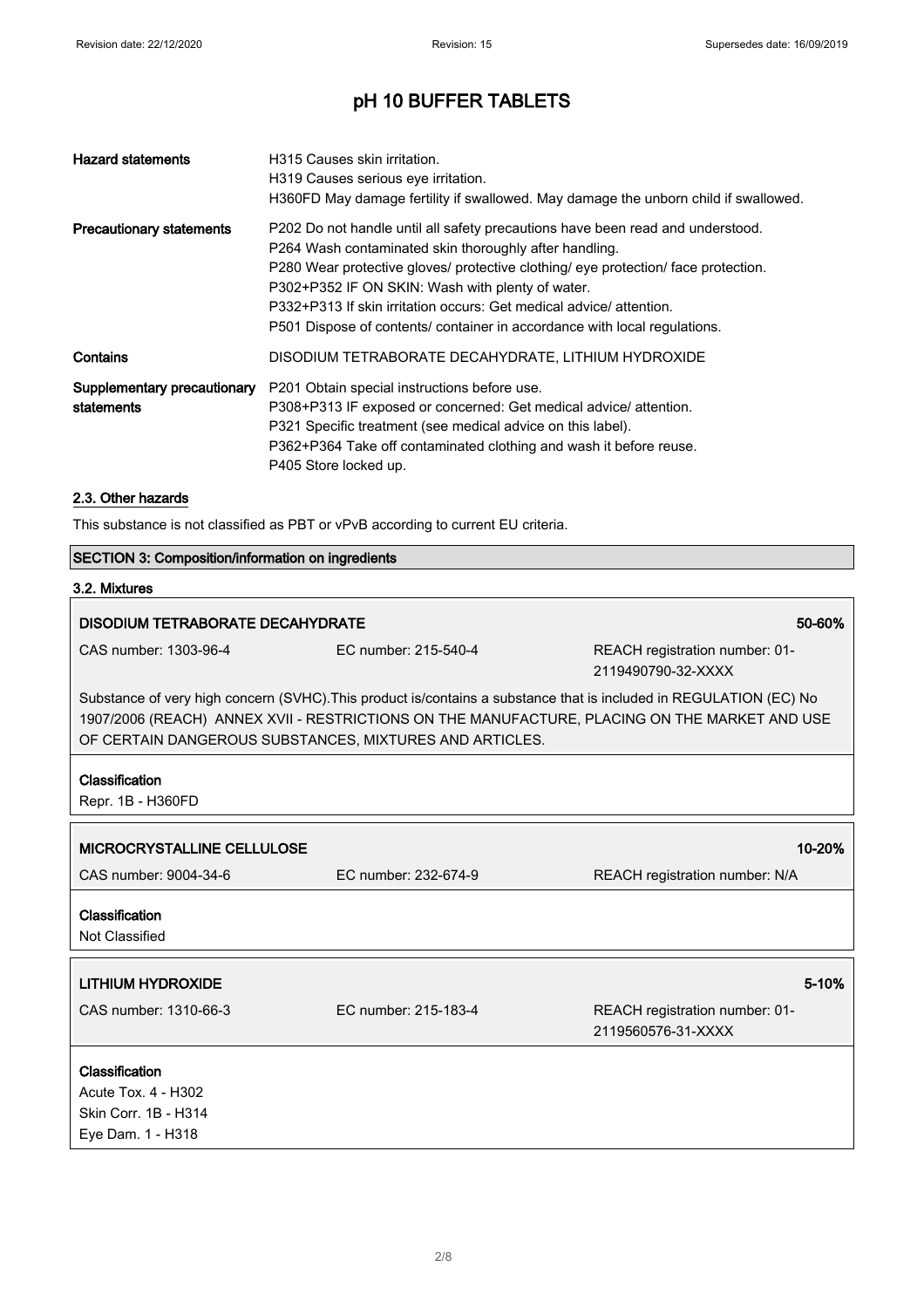| <b>STARCH SOLUBLE</b>                                                     |                                                                                                                                                                                                                                                                   | 5-10%                          |
|---------------------------------------------------------------------------|-------------------------------------------------------------------------------------------------------------------------------------------------------------------------------------------------------------------------------------------------------------------|--------------------------------|
| CAS number: 9005-84-9                                                     | EC number: 232-686-4                                                                                                                                                                                                                                              | REACH registration number: N/A |
| Classification<br>Not Classified                                          |                                                                                                                                                                                                                                                                   |                                |
| <b>TALC</b>                                                               |                                                                                                                                                                                                                                                                   | 3-5%                           |
| CAS number: 14807-96-6                                                    | EC number: 238-877-9                                                                                                                                                                                                                                              | REACH registration number: N/A |
| Classification<br>Not Classified                                          |                                                                                                                                                                                                                                                                   |                                |
|                                                                           | The Full Text for all R-Phrases and Hazard Statements are Displayed in Section 16.                                                                                                                                                                                |                                |
| <b>Composition comments</b>                                               | When dissolved in water the tablets produce a solution whose pH is outside of the range<br>quoted for 'extreme pH' (CLP 3.2.3.3.4.2).                                                                                                                             |                                |
| <b>SECTION 4: First aid measures</b>                                      |                                                                                                                                                                                                                                                                   |                                |
| 4.1. Description of first aid measures                                    |                                                                                                                                                                                                                                                                   |                                |
| Inhalation                                                                | Unlikely route of exposure as the product does not contain volatile substances.                                                                                                                                                                                   |                                |
| Ingestion                                                                 | Rinse mouth thoroughly with water. Get medical attention immediately.                                                                                                                                                                                             |                                |
| <b>Skin contact</b>                                                       | Wash skin thoroughly with soap and water. Get medical attention promptly if symptoms occur<br>after washing.                                                                                                                                                      |                                |
| Eye contact                                                               | Rinse immediately with plenty of water. Remove any contact lenses and open eyelids wide<br>apart. Continue to rinse for at least 15 minutes. Get medical attention if irritation persists after<br>washing. Show this Safety Data Sheet to the medical personnel. |                                |
|                                                                           | 4.2. Most important symptoms and effects, both acute and delayed                                                                                                                                                                                                  |                                |
| <b>General information</b>                                                | The severity of the symptoms described will vary dependent on the concentration and the<br>length of exposure. May damage fertility or the unborn child.                                                                                                          |                                |
| Inhalation                                                                | This is unlikely to occur but symptoms similar to those of ingestion may develop.                                                                                                                                                                                 |                                |
| Ingestion                                                                 | May cause chemical burns in mouth and throat. May cause stomach pain or vomiting.                                                                                                                                                                                 |                                |
| Skin contact                                                              | May cause serious chemical burns to the skin.                                                                                                                                                                                                                     |                                |
| Eye contact                                                               | May cause blurred vision and serious eye damage.                                                                                                                                                                                                                  |                                |
|                                                                           | 4.3. Indication of any immediate medical attention and special treatment needed                                                                                                                                                                                   |                                |
| Notes for the doctor                                                      | Treat symptomatically.                                                                                                                                                                                                                                            |                                |
| <b>SECTION 5: Firefighting measures</b>                                   |                                                                                                                                                                                                                                                                   |                                |
| 5.1. Extinguishing media                                                  |                                                                                                                                                                                                                                                                   |                                |
| Suitable extinguishing media                                              | Use fire-extinguishing media suitable for the surrounding fire.                                                                                                                                                                                                   |                                |
| 5.2. Special hazards arising from the substance or mixture                |                                                                                                                                                                                                                                                                   |                                |
| <b>Hazardous combustion</b><br>products                                   | Heating may generate the following products: Toxic and corrosive gases or vapours.                                                                                                                                                                                |                                |
| 5.3. Advice for firefighters<br>Protective actions during<br>firefighting | No specific firefighting precautions known.                                                                                                                                                                                                                       |                                |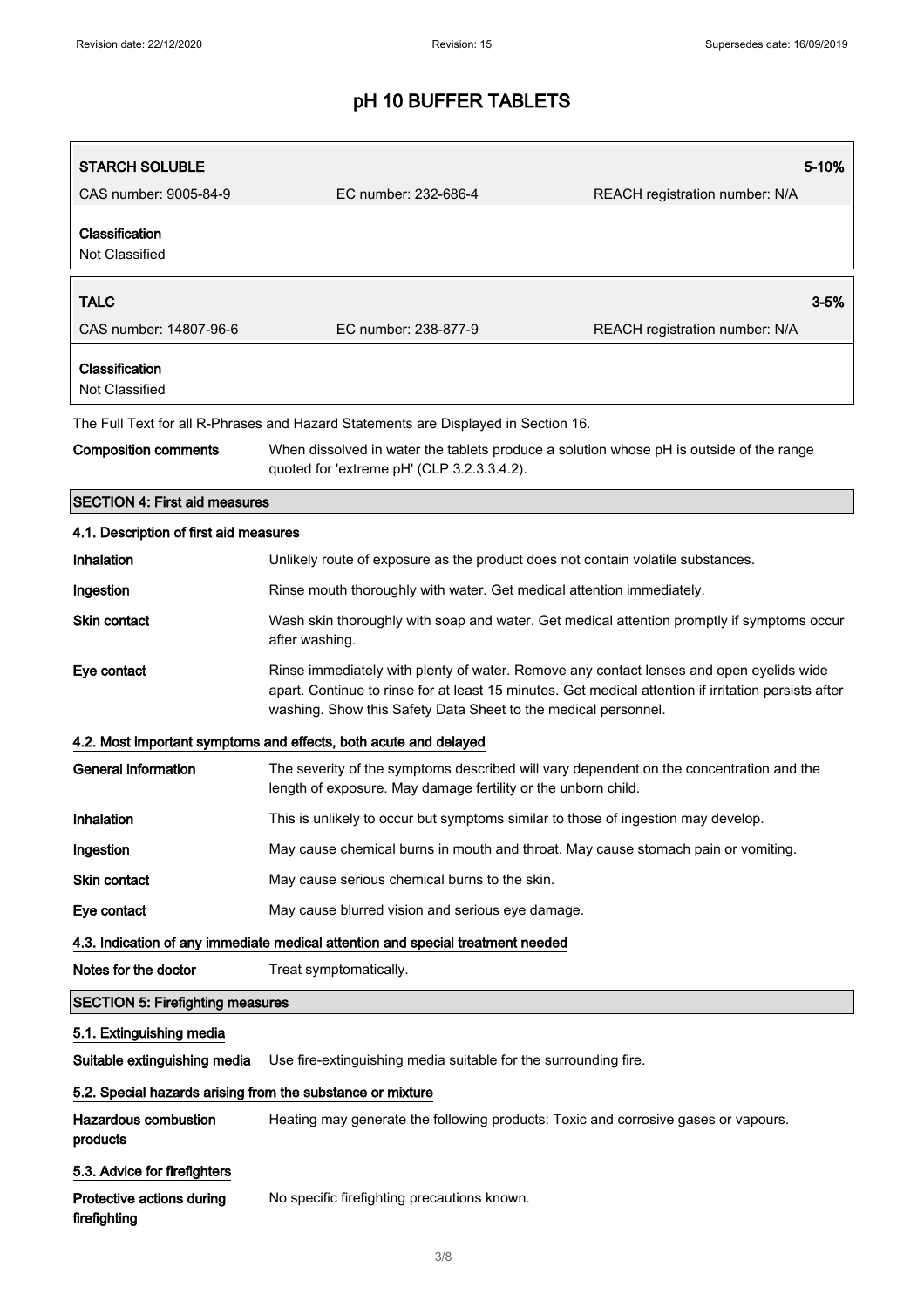| <b>SECTION 6: Accidental release measures</b>                            |                                                                                                                                                                                                                                                                                                                              |  |
|--------------------------------------------------------------------------|------------------------------------------------------------------------------------------------------------------------------------------------------------------------------------------------------------------------------------------------------------------------------------------------------------------------------|--|
| 6.1. Personal precautions, protective equipment and emergency procedures |                                                                                                                                                                                                                                                                                                                              |  |
| <b>Personal precautions</b>                                              | Wear protective clothing as described in Section 8 of this safety data sheet.                                                                                                                                                                                                                                                |  |
| 6.2. Environmental precautions                                           |                                                                                                                                                                                                                                                                                                                              |  |
| <b>Environmental precautions</b>                                         | Not considered to be a significant hazard due to the small quantities used. However, large or<br>frequent spills may have hazardous effects on the environment.                                                                                                                                                              |  |
| 6.3. Methods and material for containment and cleaning up                |                                                                                                                                                                                                                                                                                                                              |  |
| Methods for cleaning up                                                  | Absorb in vermiculite, dry sand or earth and place into containers. Wear suitable protective<br>equipment, including gloves, goggles/face shield, respirator, boots, clothing or apron, as<br>appropriate. Collect and place in suitable waste disposal containers and seal securely. For<br>waste disposal, see Section 13. |  |
| 6.4. Reference to other sections                                         |                                                                                                                                                                                                                                                                                                                              |  |
| Reference to other sections                                              | Wear protective clothing as described in Section 8 of this safety data sheet.                                                                                                                                                                                                                                                |  |
| <b>SECTION 7: Handling and storage</b>                                   |                                                                                                                                                                                                                                                                                                                              |  |
| 7.1. Precautions for safe handling                                       |                                                                                                                                                                                                                                                                                                                              |  |
| <b>Usage precautions</b>                                                 | Good personal hygiene procedures should be implemented.                                                                                                                                                                                                                                                                      |  |
|                                                                          | 7.2. Conditions for safe storage, including any incompatibilities                                                                                                                                                                                                                                                            |  |
| <b>Storage precautions</b>                                               | Keep separate from food, feedstuffs, fertilisers and other sensitive material. Store in tightly-<br>closed, original container in a dry and cool place.                                                                                                                                                                      |  |
| 7.3. Specific end use(s)                                                 |                                                                                                                                                                                                                                                                                                                              |  |
| Specific end use(s)                                                      | The identified uses for this product are detailed in Section 1.2.                                                                                                                                                                                                                                                            |  |
| <b>SECTION 8: Exposure controls/Personal protection</b>                  |                                                                                                                                                                                                                                                                                                                              |  |
| 8.1. Control parameters                                                  |                                                                                                                                                                                                                                                                                                                              |  |
| Occupational exposure limits                                             |                                                                                                                                                                                                                                                                                                                              |  |
| DISODIUM TETRABORATE DECAHYDRATE                                         |                                                                                                                                                                                                                                                                                                                              |  |
| Long-term exposure limit (8-hour TWA): WEL 5 mg/m <sup>3</sup>           |                                                                                                                                                                                                                                                                                                                              |  |

### MICROCRYSTALLINE CELLULOSE

Long-term exposure limit (8-hour TWA): WEL 4 mg/m<sup>3</sup> respirable dust Long-term exposure limit (8-hour TWA): WEL 10 mg/m<sup>3</sup> inhalable dust Short-term exposure limit (15-minute): WEL 20 mg/m<sup>3</sup> inhalable dust

### LITHIUM HYDROXIDE

Short-term exposure limit (15-minute): WEL 1 mg/m<sup>3</sup>

### STARCH SOLUBLE

Long-term exposure limit (8-hour TWA): WEL 10 mg/m<sup>3</sup> inhalable dust Long-term exposure limit (8-hour TWA): WEL 4 mg/m<sup>3</sup> respirable dust

## **TALC**

Long-term exposure limit (8-hour TWA): WEL 1 mg/m<sup>3</sup> respirable dust WEL = Workplace Exposure Limit.

### Ingredient comments Due to the hazardous nature of ingredients, exposure should be minimal.

#### 8.2. Exposure controls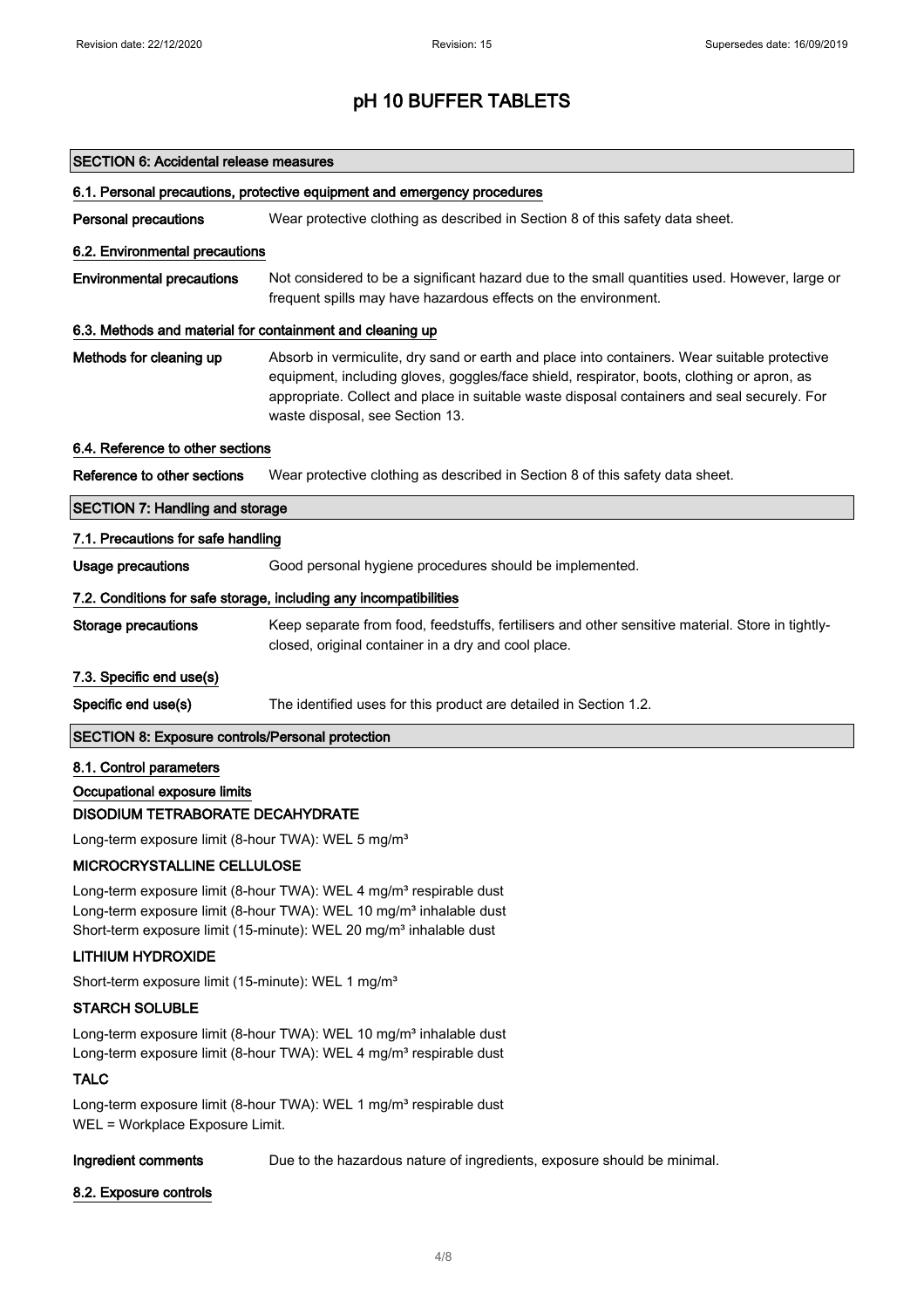#### Protective equipment

 $\mathbf{d}$ 

A

| Eye/face protection           | Eyewear complying with an approved standard should be worn if a risk assessment indicates<br>eye contact is possible. The following protection should be worn: Chemical splash goggles.               |
|-------------------------------|-------------------------------------------------------------------------------------------------------------------------------------------------------------------------------------------------------|
| Hand protection               | It is recommended that chemical-resistant, impervious gloves are worn. It is recommended<br>that gloves are made of the following material: Nitrile rubber.                                           |
| Hygiene measures              | No specific hygiene procedures recommended but good personal hygiene practices should<br>always be observed when working with chemical products. Wash promptly if skin becomes<br>contaminated.       |
| <b>Respiratory protection</b> | Due to the physical nature of this product, exposure by this route is unlikely. No specific<br>recommendations. Respiratory protection may be required if excessive airborne<br>contamination occurs. |

## SECTION 9: Physical and chemical properties

| 9.1. Information on basic physical and chemical properties |                                                                                                                     |  |
|------------------------------------------------------------|---------------------------------------------------------------------------------------------------------------------|--|
| Appearance                                                 | Solid                                                                                                               |  |
| Colour                                                     | Light (or pale). Orange.                                                                                            |  |
| Odour                                                      | No characteristic odour.                                                                                            |  |
| рH                                                         | pH (concentrated solution): 10.3                                                                                    |  |
| 9.2. Other information                                     |                                                                                                                     |  |
| Other information                                          | No data available.                                                                                                  |  |
| <b>SECTION 10: Stability and reactivity</b>                |                                                                                                                     |  |
| 10.1. Reactivity                                           |                                                                                                                     |  |
| Reactivity                                                 | There are no known reactivity hazards associated with this product.                                                 |  |
| 10.2. Chemical stability                                   |                                                                                                                     |  |
| <b>Stability</b>                                           | Stable under the prescribed storage conditions.                                                                     |  |
| 10.3. Possibility of hazardous reactions                   |                                                                                                                     |  |
| Possibility of hazardous<br>reactions                      | No data available.                                                                                                  |  |
| 10.4. Conditions to avoid                                  |                                                                                                                     |  |
| <b>Conditions to avoid</b>                                 | There are no known conditions that are likely to result in a hazardous situation.                                   |  |
| 10.5. Incompatible materials                               |                                                                                                                     |  |
| Materials to avoid                                         | No specific material or group of materials is likely to react with the product to produce a<br>hazardous situation. |  |
| 10.6. Hazardous decomposition products                     |                                                                                                                     |  |
| Hazardous decomposition<br>products                        | There are no anticipated hazardous decomposition products associated with this material.                            |  |
| <b>SECTION 11: Toxicological information</b>               |                                                                                                                     |  |

### 11.1. Information on toxicological effects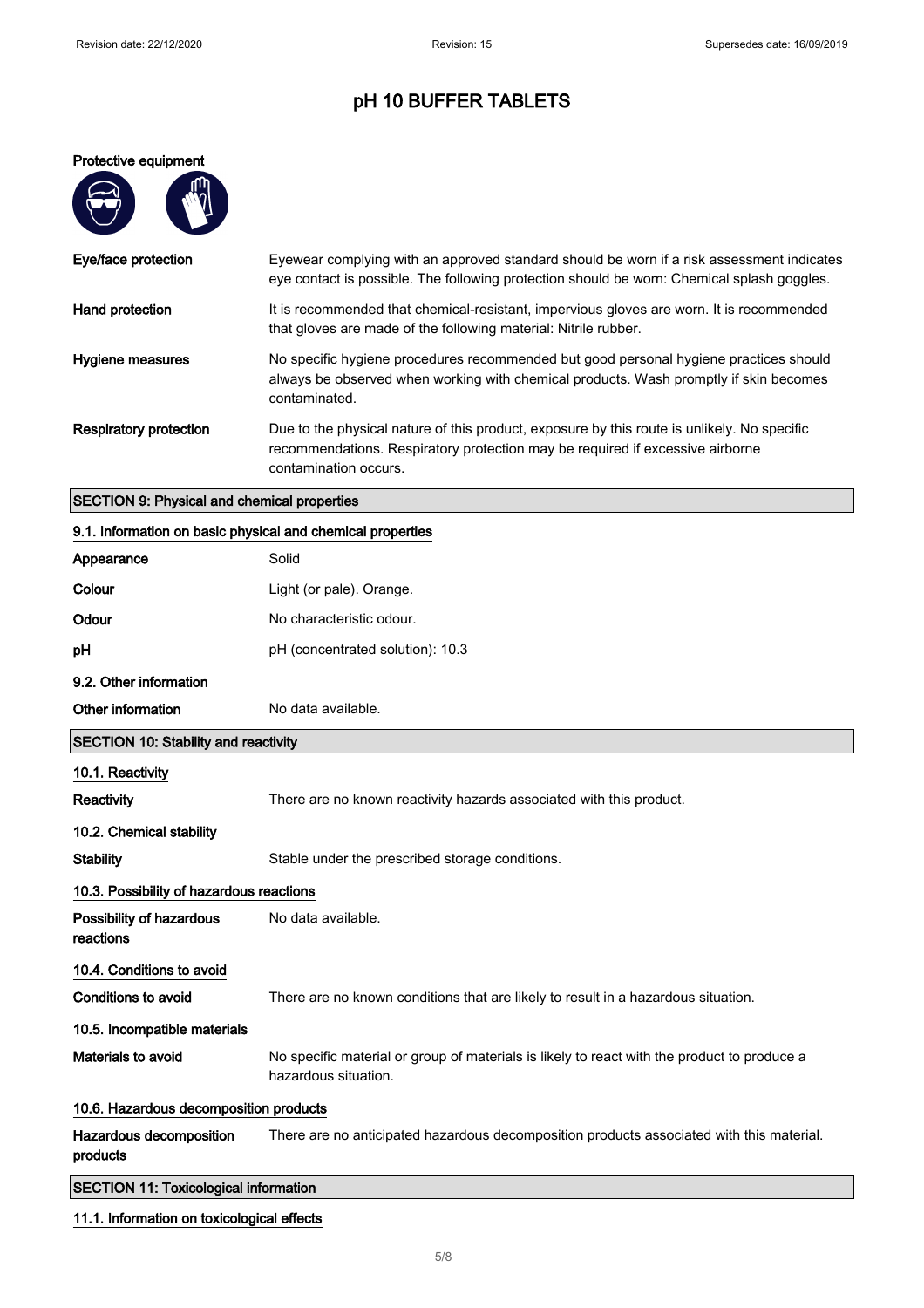| <b>Toxicological effects</b>                  | This product is toxic. May damage fertility if swallowed. May damage the unborn child if<br>swallowed.                                                          |
|-----------------------------------------------|-----------------------------------------------------------------------------------------------------------------------------------------------------------------|
| Other health effects                          | Causes skin irritation Causes serious eye irritation.                                                                                                           |
| Acute toxicity - oral                         |                                                                                                                                                                 |
| Summary                                       | May be harmful if swallowed. May damage fertility if swallowed. May damage the unborn child<br>if swallowed.                                                    |
| ATE oral (mg/kg)                              | 3,882.35294118                                                                                                                                                  |
| Acute toxicity - dermal<br>Summary            | Causes skin irritation. Causes serious eye irritation.                                                                                                          |
| Acute toxicity - inhalation<br><b>Summary</b> | No data available.                                                                                                                                              |
| Skin corrosion/irritation<br>Summary          | Causes skin irritation.                                                                                                                                         |
| Serious eye damage/irritation<br>Summary      | Causes serious eye irritation.                                                                                                                                  |
| Reproductive toxicity<br>Summary              | May damage fertility if swallowed. May damage the unborn child if swallowed.                                                                                    |
| Inhalation                                    | No data available.                                                                                                                                              |
| Ingestion                                     | May damage fertility if swallowed. May damage the unborn child if swallowed.                                                                                    |
| Skin contact                                  | Causes skin irritation.                                                                                                                                         |
| Eye contact                                   | Causes serious eye irritation.                                                                                                                                  |
| <b>SECTION 12: Ecological information</b>     |                                                                                                                                                                 |
| Ecotoxicity                                   | Not considered to be a significant hazard due to the small quantities used. However, large or<br>frequent spills may have hazardous effects on the environment. |
| 12.1. Toxicity                                |                                                                                                                                                                 |
| <b>Toxicity</b>                               | No data available.                                                                                                                                              |
| 12.2. Persistence and degradability           |                                                                                                                                                                 |
|                                               | Persistence and degradability There are no data on the degradability of this product.                                                                           |
| 12.3. Bioaccumulative potential               |                                                                                                                                                                 |
| <b>Bioaccumulative potential</b>              | No data available on bioaccumulation.                                                                                                                           |
| 12.4. Mobility in soil                        |                                                                                                                                                                 |
| <b>Mobility</b>                               | The product is soluble in water.                                                                                                                                |
| 12.5. Results of PBT and vPvB assessment      |                                                                                                                                                                 |
| Results of PBT and vPvB<br>assessment         | This substance is not classified as PBT or vPvB according to current EU criteria.                                                                               |
| 12.6. Other adverse effects                   |                                                                                                                                                                 |
| Other adverse effects                         | None known.                                                                                                                                                     |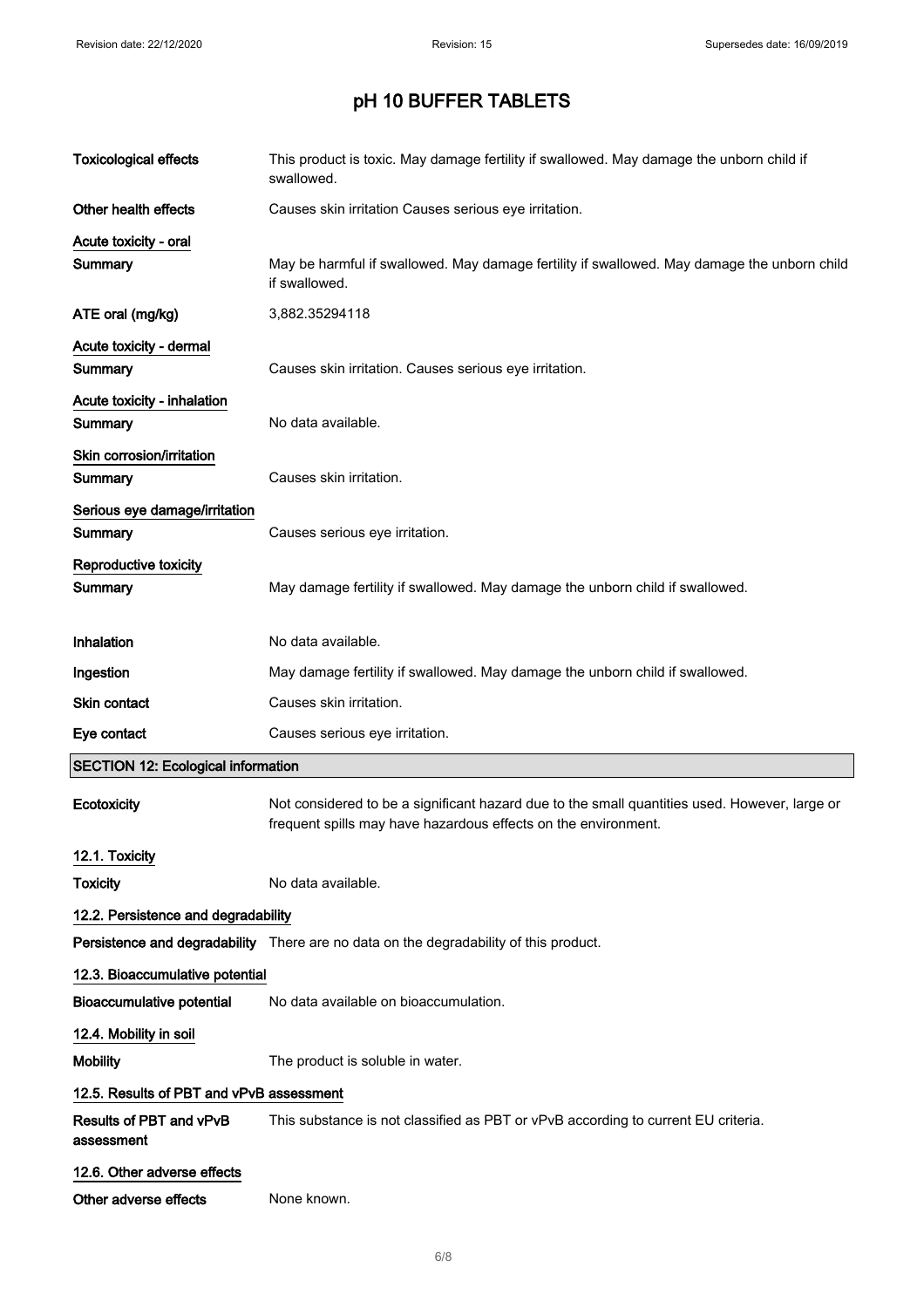### SECTION 13: Disposal considerations

| 13.1. Waste treatment methods            |                                                                                                                                                                       |  |
|------------------------------------------|-----------------------------------------------------------------------------------------------------------------------------------------------------------------------|--|
| <b>Disposal methods</b>                  | Dispose of waste to licensed waste disposal site in accordance with the requirements of the<br>local Waste Disposal Authority.                                        |  |
| <b>SECTION 14: Transport information</b> |                                                                                                                                                                       |  |
| Road transport notes                     | The product is not classified as packaged as per ADR section 3.5.1.4                                                                                                  |  |
| Sea transport notes                      | The product is not classified as packaged as per IMDG section 3.5.1.4                                                                                                 |  |
| Air transport notes                      | The product is not subject to the requirements of IATA as packaged based upon "De Minimis"<br>Quantities" as per IATA Dangerous Goods Regulations subsection 2.6.10.1 |  |
| 14.1. UN number                          |                                                                                                                                                                       |  |
| UN No. (ADR/RID)                         | 3262                                                                                                                                                                  |  |
| UN No. (IMDG)                            | 3262                                                                                                                                                                  |  |
| UN No. (ICAO)                            | 3262                                                                                                                                                                  |  |
| UN No. (ADN)                             | 3262                                                                                                                                                                  |  |
| 14.2. UN proper shipping name            |                                                                                                                                                                       |  |
| Proper shipping name<br>(ADR/RID)        | CORROSIVE SOLID, BASIC, INORGANIC, N.O.S. (LITHIUM HYDROXIDE)                                                                                                         |  |
|                                          | Proper shipping name (IMDG) CORROSIVE SOLID, BASIC, INORGANIC, N.O.S. (LITHIUM HYDROXIDE)                                                                             |  |
| Proper shipping name (ICAO)              | CORROSIVE SOLID, BASIC, INORGANIC, N.O.S. (LITHIUM HYDROXIDE)                                                                                                         |  |
| Proper shipping name (ADN)               | CORROSIVE SOLID, BASIC, INORGANIC, N.O.S. (LITHIUM HYDROXIDE)                                                                                                         |  |
| 14.3. Transport hazard class(es)         |                                                                                                                                                                       |  |
| <b>ADR/RID class</b>                     | 8                                                                                                                                                                     |  |
| <b>ADR/RID classification code</b>       | C <sub>6</sub>                                                                                                                                                        |  |
| <b>ADR/RID label</b>                     | 8                                                                                                                                                                     |  |
| <b>IMDG class</b>                        | 8                                                                                                                                                                     |  |
| ICAO class/division                      | 8                                                                                                                                                                     |  |
| <b>ADN</b> class                         | 8                                                                                                                                                                     |  |
| <b>Transport labels</b>                  |                                                                                                                                                                       |  |
|                                          |                                                                                                                                                                       |  |
| 14.4. Packing group                      |                                                                                                                                                                       |  |
| <b>ADR/RID packing group</b>             | Ш                                                                                                                                                                     |  |

- IMDG packing group III ICAO packing group III
- ADN packing group III
- 14.5. Environmental hazards